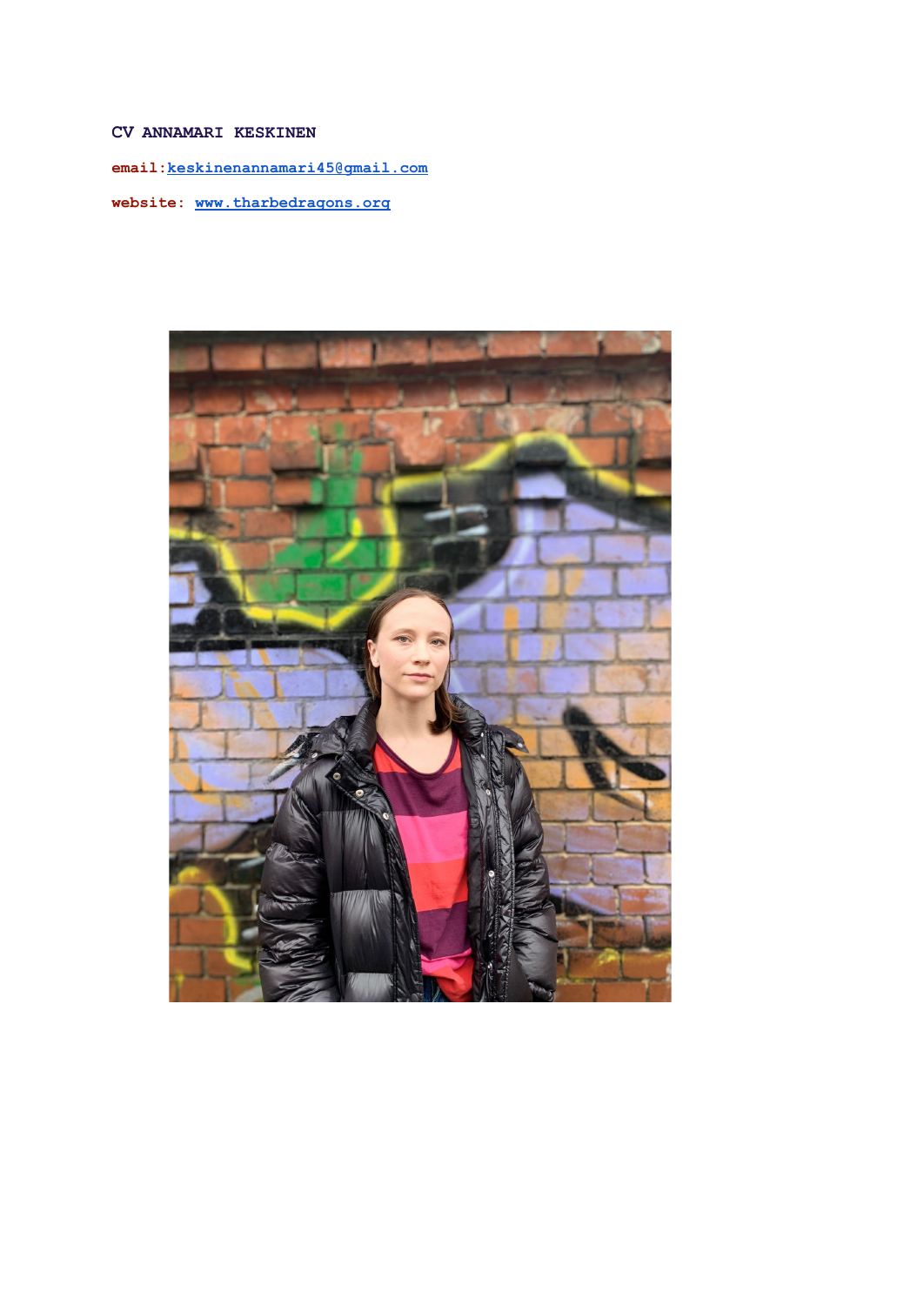# **Artistic education**

**2001-2004** Finnish National Opera Ballet School/Vocational studies

**1995-2001** Finnish National Opera Ballet School

# **Work as a choreographer**

**2021/2022** *Blink* / full evening work for 11 dancers/ commissioned by Staatstheater Braunschweig GER /Thar Be Dragons/ role: concept, choreographer

**2021** *Eternal Return* / full evening work for three performers /co-production JoJo-Oulun Tanssin Keskus & Thar Be Dragons/Annamari Keskinen/ role: concept, director, choreographer, performer

**2020** *Weather report* / 30min work for 12 dancers/ commissioned by Salzburg Experimental Academy of Dance (SEAD)/ role: concept, choreographer

**2019** *Instinkte* / Afriocologne festival, GER/ Nicole Nagel & working group/ role: choreographer

**2018** *EI* / full evening work for nine dancers/ commissioned by Staatstheater Kassel, GER / Thar Be Dragons/ role: concept, choreographer

**2018** *Dying animals don't feel sorry for themselves* / full evening work for 16 performers / KAIKU club Helsinki, FIN/ Thar BeDragons/ role: concept, choreographer, performer

**2016** *Ikimono* / full evening work for three performers/ commissioned by Staatstheater Kassel, GER/ role: concept, choreographer

**2016** *Bergstein garten* / 40min work for four dancers and one musici*an/*research project/ commissioned by Shawbrook Dance, IRE / role: concept, choreographer

**2014** *Pet* / 20min work for three performers / Chor.Werkstatt/Staatstheater Kassel, GER/ role: concept, choreographer

**2012** *You can find me in the garden* / 20min site specific work for two musicians and three performers/ Chor. Werkstatt/Staatstheater Kassel, GER/ role: concept, choreographer

**2008** *Of Birds and Monsters* Alternative Routes / 40min work for seven performers/ Diversions (NDC Wales), UK

**2007** *Wonderland* Departure Terminal / 12 min duet / Diversions (NDC Wales),UK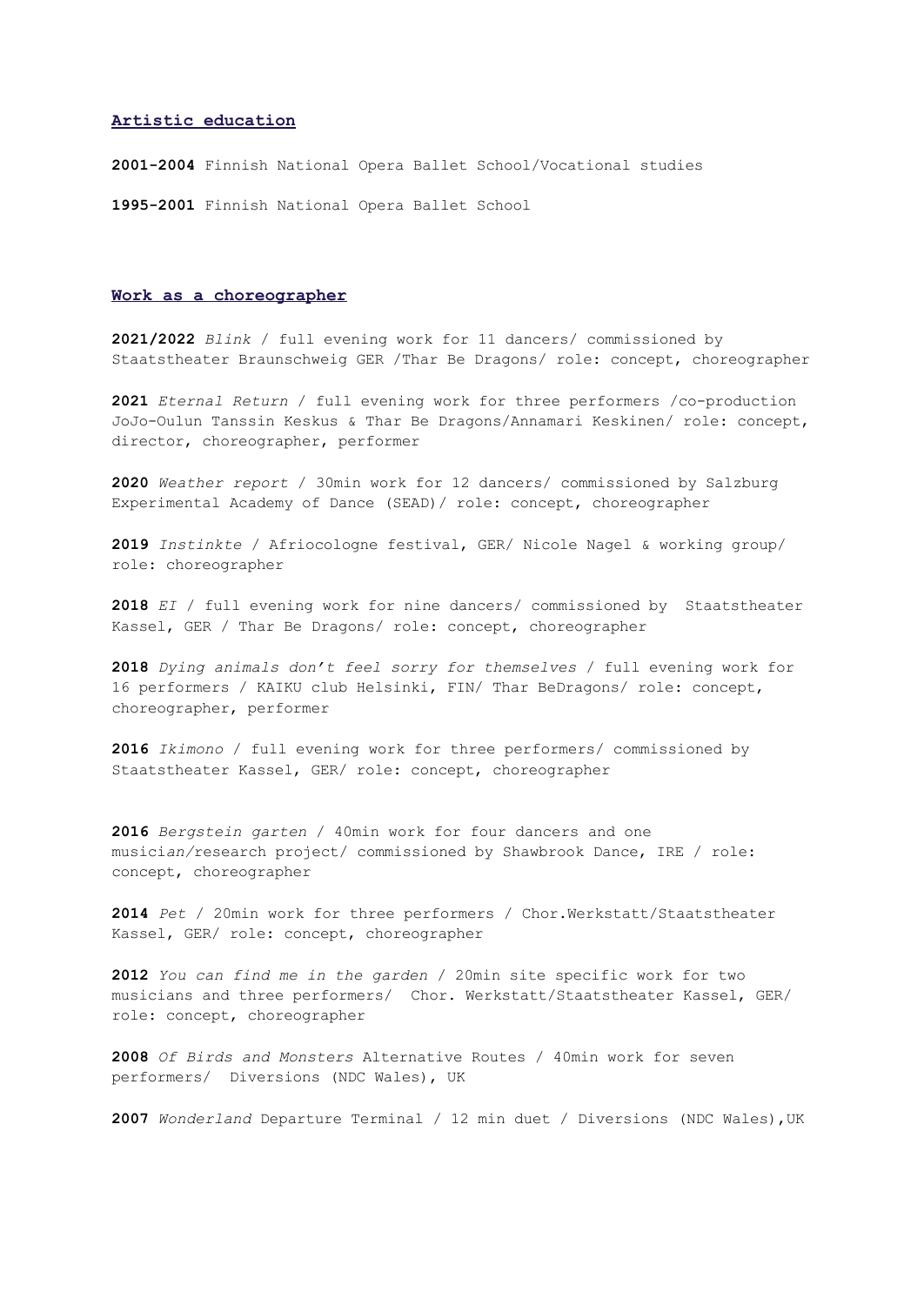### **Upcoming creations**

 *Between the not yet and the already no more*/ installation/Springboard Dansé Montréal (emerging choreographer)/role: concept, choreographer

 *Between the not yet and the already no more*/ stage work for a grop/ Sublab Pro, Hungary/ role: concept, choreographer

 New creation/ Sozo Visions in Motion, Germany/ role: concept, choreographer

# **Work as a freelance dancer**

*dragonfly,* Staatstheater Kassel/ Johannes Wieland

*Frame,* Raekallio corp., FIN

- *Re-collections,* Raekallio corp., FIN
- *Audience,* Raekallio corp., FIN
- *Oneiron,* Raekallio corp., FIN
- *rite of spring,* Staatstheater Kassel, GER
- *Lore* Helka/Helder Seabra, BEL
- *Gold by Bronze* Mouvoir/Stephanie Thiersch, GER
- *Ultima Thule,* Catherine Young, IRE
- *Chanel Rose* Eleesha Young Drennan, UK/IRE
- *Cold Bright She* Shannon Gillen, GER
- *Kireru,* Rootless Root, GR
- *Trust off ,*Taneli Törmä/location X, DK

# **Work as a company dancer**

# **- 2014 Staatstheater Kassel GER/ Johannes Wieland**

**dancer in Johannes Wieland's works (9):** *golddigger, supernova, ich bin du, traffic, sheherazade, sie alle werden angfangen zu weinen. alle, white noise tragedy, leises tweifeln von ganz weit hinten rechts, roadkill*